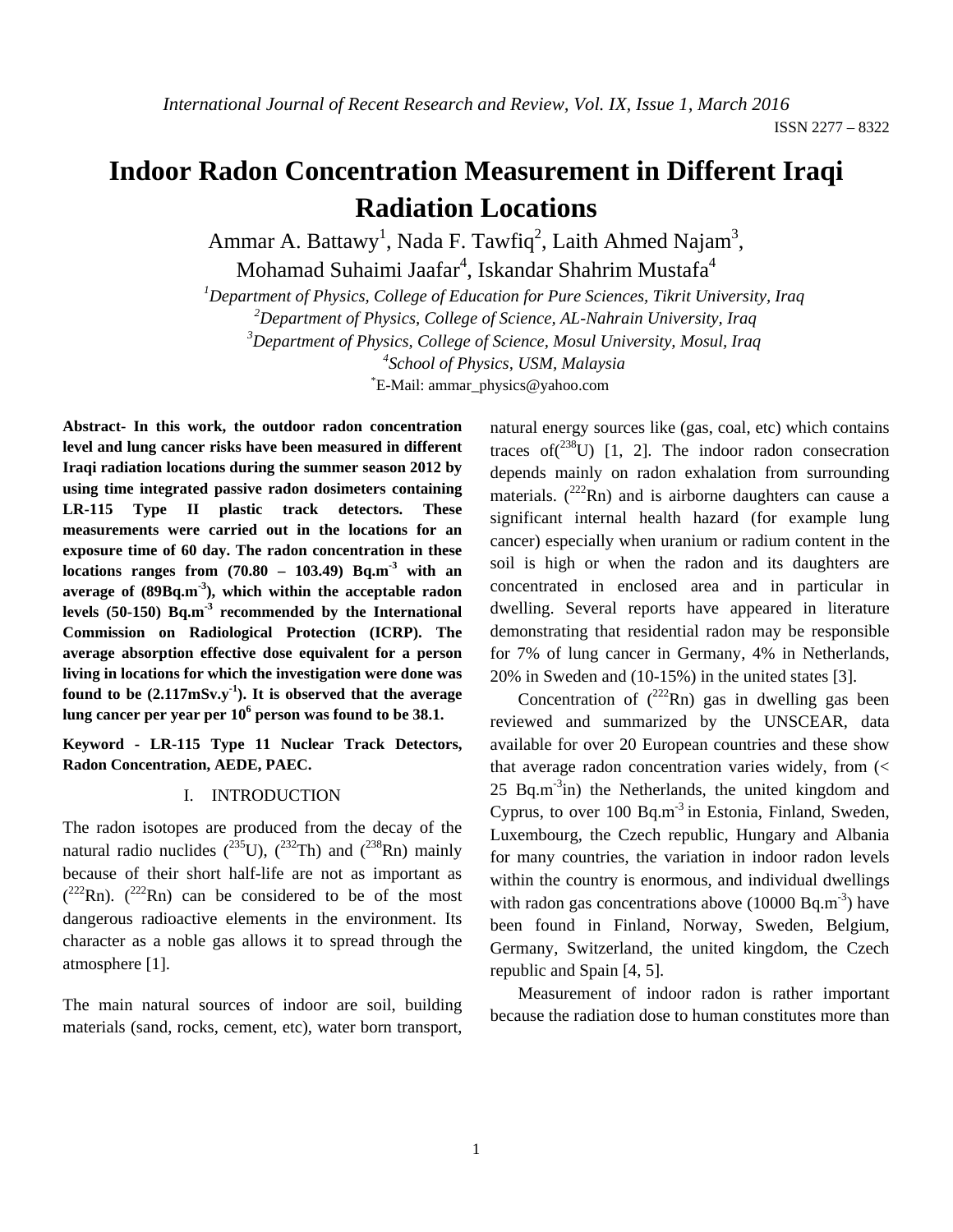60% of the total dose, including that from the natural sources [6]. Several techniques have been used to measure radon and is daughters concentration. Solid state unclear track detectors, such as LR-115 and CR-39, have been widely used for the measurement of time integrated radon levels in dwellings under different conditions [7- 12].

The present study aims to measure some important parameters such as the outdoor radon  $(^{222}Rn)$ concentration in selected factories, the potential alpha energy concentration, the absorption effective dose exposure and the lung cancer cases per year per  $10<sup>6</sup>$ person. These evaluations can help in stabling a reference level of activity concentrations from which any further increase in those levels for any reason could be detected.

#### II. EXPERIMENTAL PROCEDURE

This study assesses the indoor radon concentration in different radiation locations in Iraq. LR-115 Type II nuclear track detector sheets of active layer 12 µm thick were used. These sheets were cut into small pieces of  $1.5\times1.5$ cm<sup>2</sup> area each. The sheets were stored under normal laboratory conditions, and then suspended in ceilings for two months in places under study (exposed in Bare mode). The track density so obtained was converted into the units of Bq  $m<sup>-3</sup>$  of radon concentration using the calibration factor determined by SubbaRamu *et al.* (1988) and assuming an equilibrium factor of 0.4 between radon progeny and radon [13], the detectors were collected and chemically etched using solution of 2.5 N of NaOH at temperature of  $(60 °C)$  for 2 hours. After etching, the detectors were rinsed in distilled water and cleaned. An optical microscope with a magnification of 400X was used to count the number of tracks per  $cm<sup>2</sup>$  in each detector.

Figure 1 shows the calibrations curve for radon standard samples and track density. Radon concentration in the samples was measured by comparing between track density registered on the detectors and that of the standard derived from equation 1[14]. LR-115 detectors were positioned in direct contact with the outdoor air at several specific locations in Iraq for 60 days as shown in figure 2.

During exposure, alpha particles emitted by radon, thoron and their progenies bombarded the detectors.

$$
C_x = \rho_x \cdot (C_s/\rho_s) \tag{1}
$$

Where  $\rho_r$  and  $\rho_s$  are the induced fission track densities for unknown sample and standard solution (in tracks/mm<sup>2</sup>) respectively, while  $C_x$  and  $C_s$  denote the uranium concentration for unknown sample and standard solution (in  $\mu$ g/l) [15].

The following parameters were deduced from technique:

i) The Potential Alpha Energy Concentration (PAEC) in Working Level (WL) of radon daughters is estimated using the following equation [1, 16].

$$
C_d = F C_{Rn}/3700 \tag{2}
$$

Where F is the equilibrium factor and equal to 0.4 and  $C_{\text{Rn}}$  is the activity concentration of radon in Bq.m<sup>-3</sup>.

ii) The Absorption Effective Dose Equivalent (AEDE) is estimated by using the dose conversion factor 5.5 mSv/WLM [1,17].

$$
AEDE (mSv.y^{-1}) = (5.5mSv/WLM) \times (WLM/y)
$$
 (3)

iii) The lung cancer per year/ $10^6$  person is estimated by using the risk factor lung cancer induction  $18\times10^{-6}$  $mSv<sup>-1</sup>[1, 17].$ 

Lung cancer per year par  $10^6$  person is equal to AEDE(mSv.y<sup>-1</sup>) ×  $18 \times 10^{-6}$  (mSv<sup>-1</sup>) (4)

#### III. RESULTS AND DISCUSSIONS

The results of the radon concentration in air samples of locations were given in Table I and it was observed that they varied from  $70.80Bq/m^3$  in X-ray unit to 103.49Bq/m3 in MST (Ministry of Science and Technology), the result shows that the average radon concentration in samples from MST (highest) is a factor of 1.46 higher than that from the X-ray unit (lowest), similarly the average radon concentration in samples from the CTS (Computed Tomography Scanner) is a factor of 1.307 higher than the average radon concentration in samples from the X-ray unit, and the average radon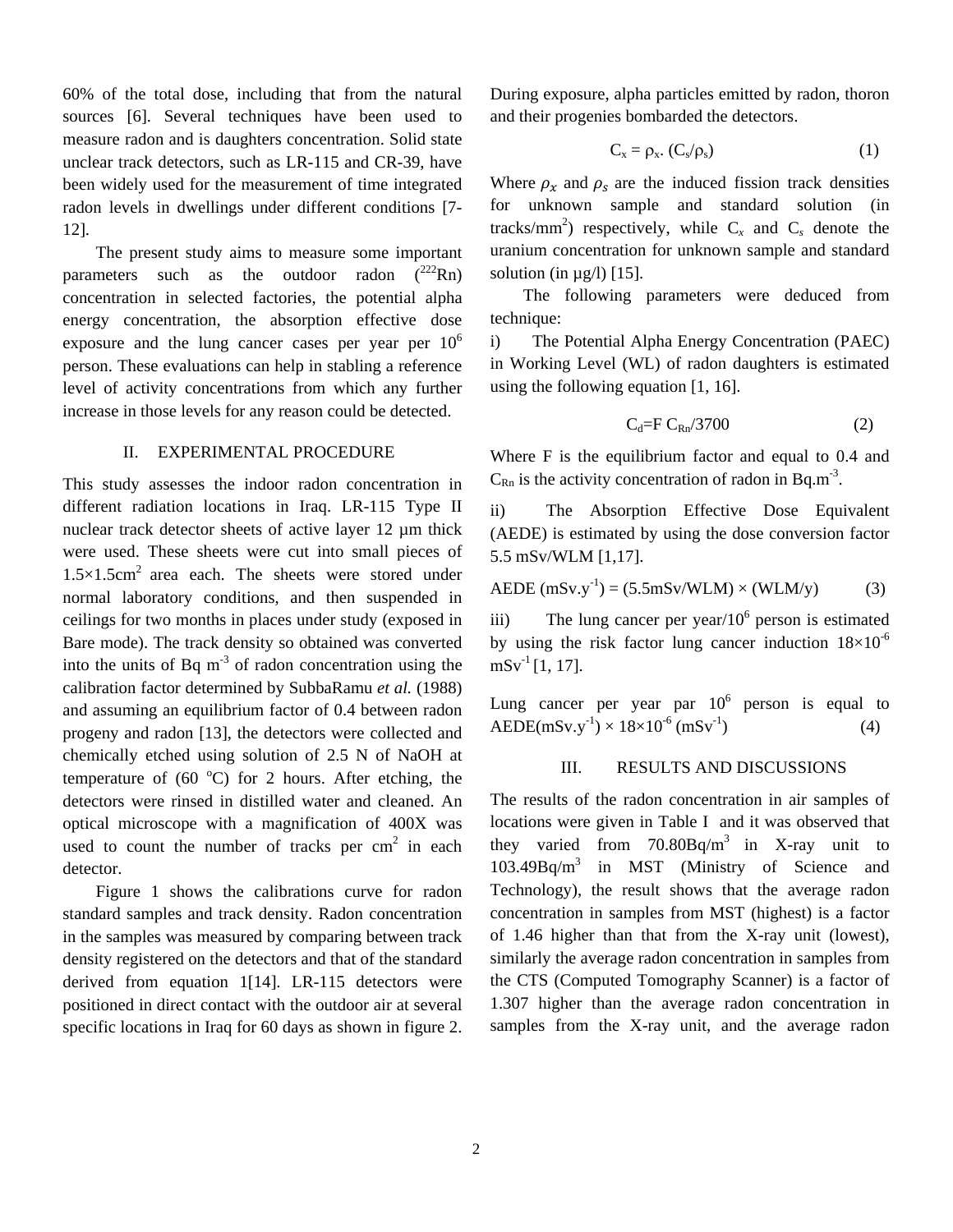concentrations in samples from the CTS and MST locations are similar to each other (as shown in figure 3)...

This illustrates that the CTS and MST had radon levels higher than other locations in this study [X-ray unit and NMD (Nuclear Medicine Department)], but it is acceptable because it lies within the radon levels recommended by the international commission on radiological protection (ICRP), and the average radon concentration for all locations also within the acceptable radon levels  $(50 - 150)$  Bq/m<sup>3</sup> recommended by the international commission on radiological protection (ICRP) [18].

Table II is summarized the value of radon concentration  $C_{\text{Rn}}$  (Bq/m<sup>3</sup>), the potential alpha energy concentration PAEC (WL), the absorption effective dose exposure AEDE ( $mSv.v^{-1}$ ) and the lung cancer per year per 10<sup>6</sup> people. The values of radon concentration for all locations ranged from  $(70.80 \text{ to } 103.49)$  Bq/m<sup>3</sup> with the average value of 89  $Bq/m<sup>3</sup>$ , the highest value of potential alpha concentration (PAEC) levels in the CTS unit 10.8 mWL with average value of 9.625 mWL, likewise MST and CTS had an average values of potential alpha concentration (PAEC) levels of more than 10 mWL. While the lowest value 8.2 mWL. The absorption effective dose exposure equivalent ranged from (1.810 to 2.366) mSv.y<sup>-1</sup> with an average value of 2.117 mSv.y<sup>-1</sup>. The report (ICRP) recommended that action levels of radon should be within a range of  $(3-10 \text{ mS} \text{v} \text{y}^{-1})$  [19, 12]. According to this study, the radon induced lung cancer risk ranged from (32.575 to 42.584) per million persons, with an average of about 38.1 per million persons, the CTS unit and MST had similar value of the radon induced lung cancer risk per year at more than 40 per million persons.

## IV. COMPARISON WITH SOME OTHER RESULTS

Table III shows a comparison of average values of the radon concentration in  $Bq/m<sup>3</sup>$  for some countries. The results in this study were in agreement with data available in another study for Jordan and less than other findings in India, Spain and north Iraq but greater than findings in Hong Kong, Italy, Japan Canada and south Iraq.

#### V. CONCLUSION

The higher radon concentrations in air samples were  $103.49$ Bg/m<sup>3</sup> from MST, and the minimum concentrations  $70.80Bq/m<sup>3</sup>$  from X-ray unit, the average radon concentration in samples from CTS (highest) and MST locations are a factor of (1.307 and 1.282) higher than from X-ray unit (lowest). These average radon concentrations in samples from CTS andMST locations are close to each other.

The radon induced lung cancer risk was measured ranges from (32.575 to 42.584) per million persons, with an average of about 38.1 per million persons. Therefore the CTS unit and MST locations are the most dangerous than other locations at this study.

#### VI. REFERENCES

- [1] H. H.Mansur, S. per Khdar, H.Y. Abdulla, N.Q. Muhamad, M.M. Othman and S. Qader, (2005). Measurement of indoor radon levels in Erbil capital by using solid state nuclear track detector, *Radiation Measurement*, 40, 544-547.
- [2] A. Banman, D. J. Hervat, N. Lokobauer and K. J. In Vahra, (1982), Natural Radiation Environment. Willy Rastern Ltd, New Delhi, p.401.
- [3] J.H. Lubin, (2003), Studies of radon and lung cancer in North America and China, *Radiation Protection Dosimetry*, 104, (4), 315- 319.
- [4] UNSCEAR "United Nations Scientific Committee on the Effect of Atomic Radiation. Sources and Effects of Ionizing Radiation", (2000).Vol.1: Sources (New York: United Nations).
- [5] S. C. Darby and D. C. Hill, (2003), Health effects of residential radon: A European perspective at the end of 2002, *Radiation Protection Dosimetry*, 104, (4), 321- 329.
- [6] UNSCEAR "United Nations Scientific Committee on the Effect of Atomic Radiation", (1998), United Nations New York.
- [7] R. Barillon, D. Klein, A. Chambaudet, F. Membrey and M. Fromm, (1991), Additional uses of polymeric nuclear track detectors (CR-39 and LR-115) for measuring radon emanation, *Nuclear Tracks. Radiat.Meas.*, 19, (1-4), 291-295.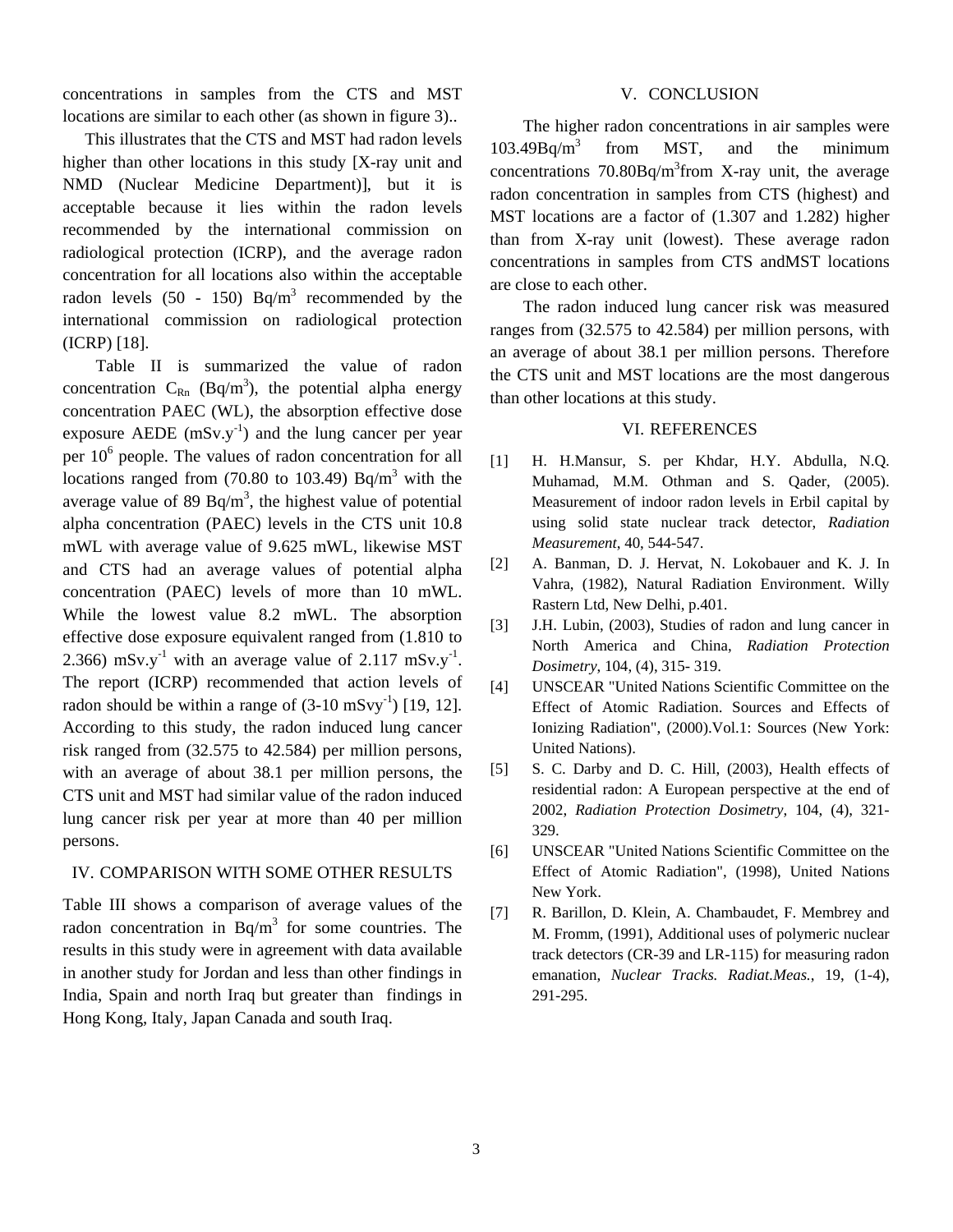- [8] K. M. Abumurad, M. K. Kullab, B. A. Al-Bataina, A. M. Ismail and A. D. Lehlooh, (1994), Estimation of radon concentrations inside houses in some Jordanian regions, *Mu'tah Journal for Research and Studies*, 9, (5), 9-21.
- [9] M. S.Garawi, M. R. Baig and M. D. Al-anazy, (2004), Indoor radon distribution inside different rooms of residential buildings in Riyadh, Saudi Arabia, *Sci. Int. (lahore)*, 6, (1), 81- 82.
- [10] P. Tuccimei, M. Moroni and D. Norcia, (2006), Simultaneous determination of  $^{222}$ Rn and  $^{220}$ Rn exhalation rates from building materials used in Central Italy with accumulation chambers and a continuous solid state alpha detector: Influence of particle size , humidity and precursors concentration, *Applied Radiation and Isotopes*, 64, 254- 263.
- [11] R. M. Yousuf, M. M. Husain and L. A Najam, (2009), Measurement of  $^{222}$ Rn concentration levels in Spring Water in Iraq, *Jordan Journal of Physics*, 2, (2), 89-93.
- [12] Ammar A. Battawy and Hana I. Hussein, (2010), Study of Radon Concentration and Lung Cancer Risk in The Right Area of Shirkatt District, *J. of University of Anbar for pure science*, 4, (1).
- [13] S. Singh, R. Malhotra, J. Kumar and L. Singh. (2001). Indoor radon measurements in dwellings of Kulu area, Himachal Pradesh, using solid state nuclear track detectors, *Radiation Measurements*, 34, 505–508.
- [14] Zeena J. R. Abd Ali. (2009). Study The Effect of High Voltage Power Lines on Radon Concentrations in Air Using Solid State Nuclear Track Detector CR-39, MSc. Thesis, College of Education, Baghdad University, Iraq.
- [15] Ahmed F. Saleh Al –Jobouri, (2012).Determination of Uranium Concentration in Human Urine for Selected Regions in Iraq Using Laser-Induced Kinetic Phosphorimetry and CR-39 Nuclear Track Detector, MSc Thesis, College of Science, Al-Nahrain University, Iraq.
- [16] J.H. Lubin and 13 others, (1996), Lung cancer in radonexposed miners and estimation of risk from indoor exposure, *J.Nati .cancer Inst*, 87, 817-827.
- [17] C. Reto and B. Werner, (1989), The radon problem, *Radiat. Phys*., 34, (2), 251-259.
- [18] ICRP "Protection against <sup>222</sup>Rn at home and work", (1993), Publication 65, Ann of ICRP 25-3.
- [19] K. Skeppström and B. Olofsson, (2007), Uranium and radon in groundwater, *European Water*, 17/18, 51-62.
- [20] H. R. M. Al-Gaim, I. J. M. Al-Khalifa and M. A. A. Al-Helal, (2012), Indoor Radon Measurements in the Dwellings and Multistory Buildings of Basrah Technical Institute (Iraq), *Journal of Basrah Researches ((Sciences))*, 38, (1.A), 8 – 13.
- [21] M. M. Al-Kofahi, B. R. Khader, A. D. Lehlooh, M. K. Kullab, K. M. Abumurad and B. A. Al-Bataina, (1992), Measurement Of Radon 222 In Jordanian Dwellings, *Nucl. Tracks Radiat. Meas.* 20, (2). 371-382.
- [22] K. Abumurad, B. Al-Bataina, A. Ismail, M. Kullab and A. Al-Eloosy, (1997), A survey of radon levels in Jordanian Dwellings during an autumn season, *Radiation protection dosimetry*, 69, (3), 221 – 226.
- [23] K. N. Yu, T. Cheung, Z.J. Guan, B.W.N. Mui and Y.T. Ng, (2000),  $^{222}$ Rn,  $^{220}$ Rn and their progeny concentrations in offices in Hong Kong, *Journal of Environmental Radioactivity*, 48, 211-221,.
- [24] M. H. Magalhães, E.C.S. Amaral, I. Sachett and E.R.R. Rochedo, (2003), Radon-222 in Brazil: an outline of indoor and outdoor measurements, *Journal of Environmental Radioactivity*, 67, 131–143.
- [25] L. Sesana, E. Caprioli and G.M. Marcazzan, (2003). Long period study of outdoor radon concentration in Milan and correlation between its temporal variations and dispersion properties of atmosphere, *Journal of Environmental Radioactivity*, 65, 147–160.
- [26] S. Oikawa, N. Kanno, T. Sanada, N. Ohashi, M. Uesugi, K. Sato, J. Abukawa and H. Higuchi, (2003). A nationwide survey of outdoor radon concentration in Japan, *Journal of Environmental Radioactivity*, 65, 203– 213.
- [27] R. Kumar, A. K. Mahur, H. Singh, R. G. Sonkawade and R. Swarup, (2010), Radon levels in some dwellings around the international monument TajMahal, Agra using SSNTDs, *Indian journal of pure & applied physics*, 48, 802 – 804.
- [28] K. Badhan, R. Mehra and R.G. Sonkawade, (2011). Studying the Variation of Indoor Radon Levels in Different Dwellings in Hoshiarpur District of Punjab, India, *Indoor Built Environ*, 000, 1–6.
- [29] R. C. Ramola, (2011). Survey of radon and thoron in homes of indianhimalaya, *Radiation Protection Dosimetry*, 146, (1–3), 11–13.
- [30] S. Kansal, R. Mehra, N.P.Singh, (2012), Life time fatality risk assessment due to variation of indoor radon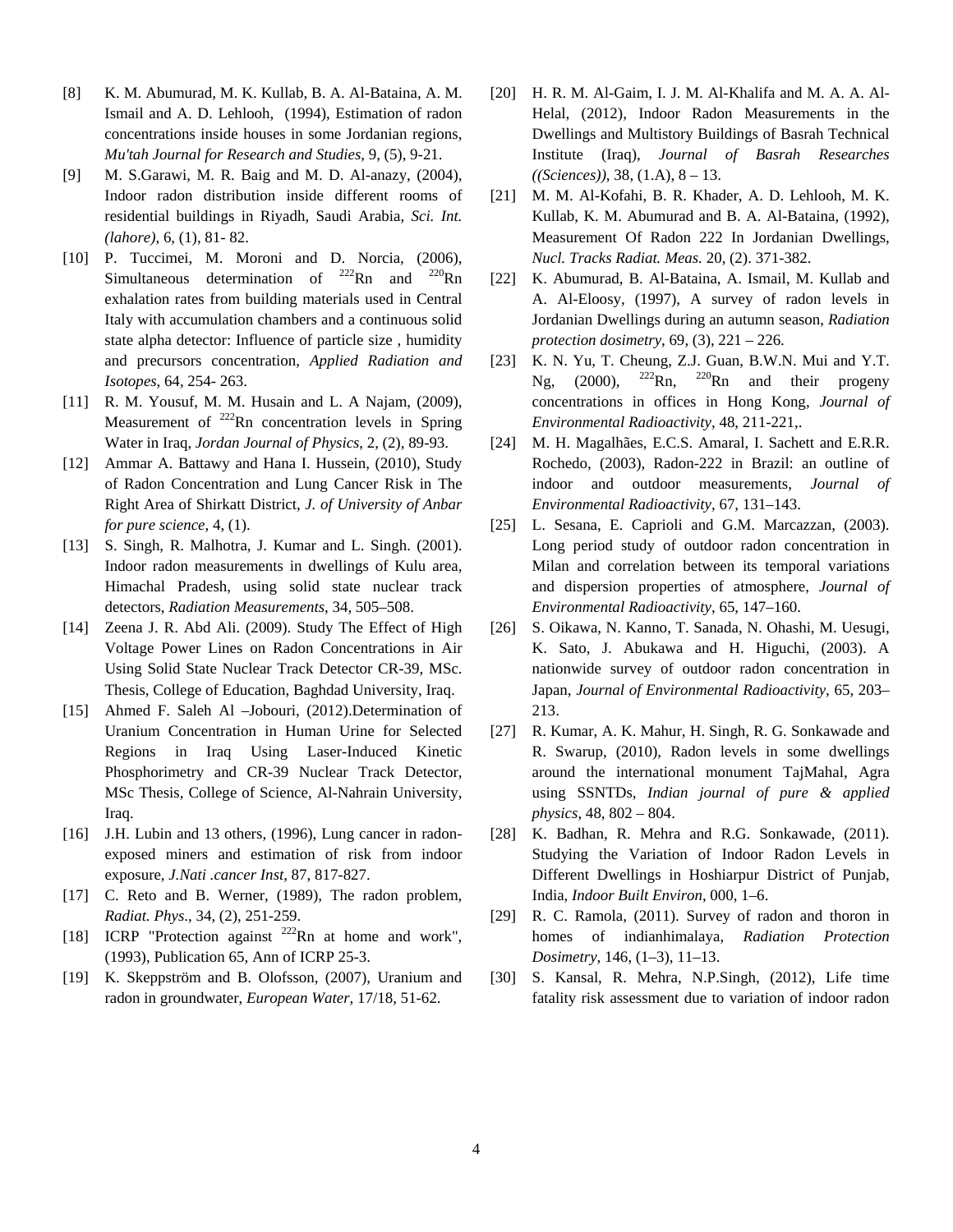concentration in dwellings in western Haryana, India, *Applied Radiation and Isotopes*, 70, 1110–1112.

[31] A. M. Sánchez, J. d. T. Pérez, A.B. R. Sánchez and F.L. N. Correa, (2012). Radon in workplaces in Extremadura (Spain), *Journal of Environmental Radioactivity*, 107, 86-91.

# Table I

Average, maximum and minimum radon concentration in samples  $(Bq/m^3)$ 

| Location<br>S | No.<br>оf<br><b>Samp</b><br>les | Average<br>radon<br>concentra<br>tion | <b>Maximum</b><br>radon<br>concentrati<br>on | <b>Minimum</b><br>radon<br>concentrat<br>ion |
|---------------|---------------------------------|---------------------------------------|----------------------------------------------|----------------------------------------------|
| CTS unit      |                                 | 99.47                                 | 101.47                                       | 98.00                                        |
| <b>MST</b>    | 5                               | 97.53                                 | 103.49                                       | 91.53                                        |
| <b>NMD</b>    | 10                              | 82.91                                 | 91.82                                        | 75.71                                        |
| X-ray         | 10                              | 76.09                                 | 80.44                                        | 70.80                                        |
| unit          |                                 |                                       |                                              |                                              |

### Table II

 Measurement of radon concentration, the potential alpha energy concentration, the absorption effective dose exposure and the lung cancer cases per year per  $10<sup>6</sup>$  person

| Location   | $C_{Rn}(Bq/m^3)$ | <b>PAEC</b> | <b>AEDE</b> | Lung          |
|------------|------------------|-------------|-------------|---------------|
|            |                  | (mWL)       | $(mSv.y-1)$ | $Cancer/10^6$ |
|            |                  |             |             | person        |
| CTS unit   | 99.47            | 10.8        | 2.37        | 42.58         |
| <b>MST</b> | 97.53            | 10.5        | 2.32        | 41.75         |
| <b>NMD</b> | 82.91            | 9.0         | 1.97        | 35.49         |
| $X$ -ray   | 76.09            | 8.2         | 1.81        | 32.58         |
| unit       |                  |             |             |               |

# Table III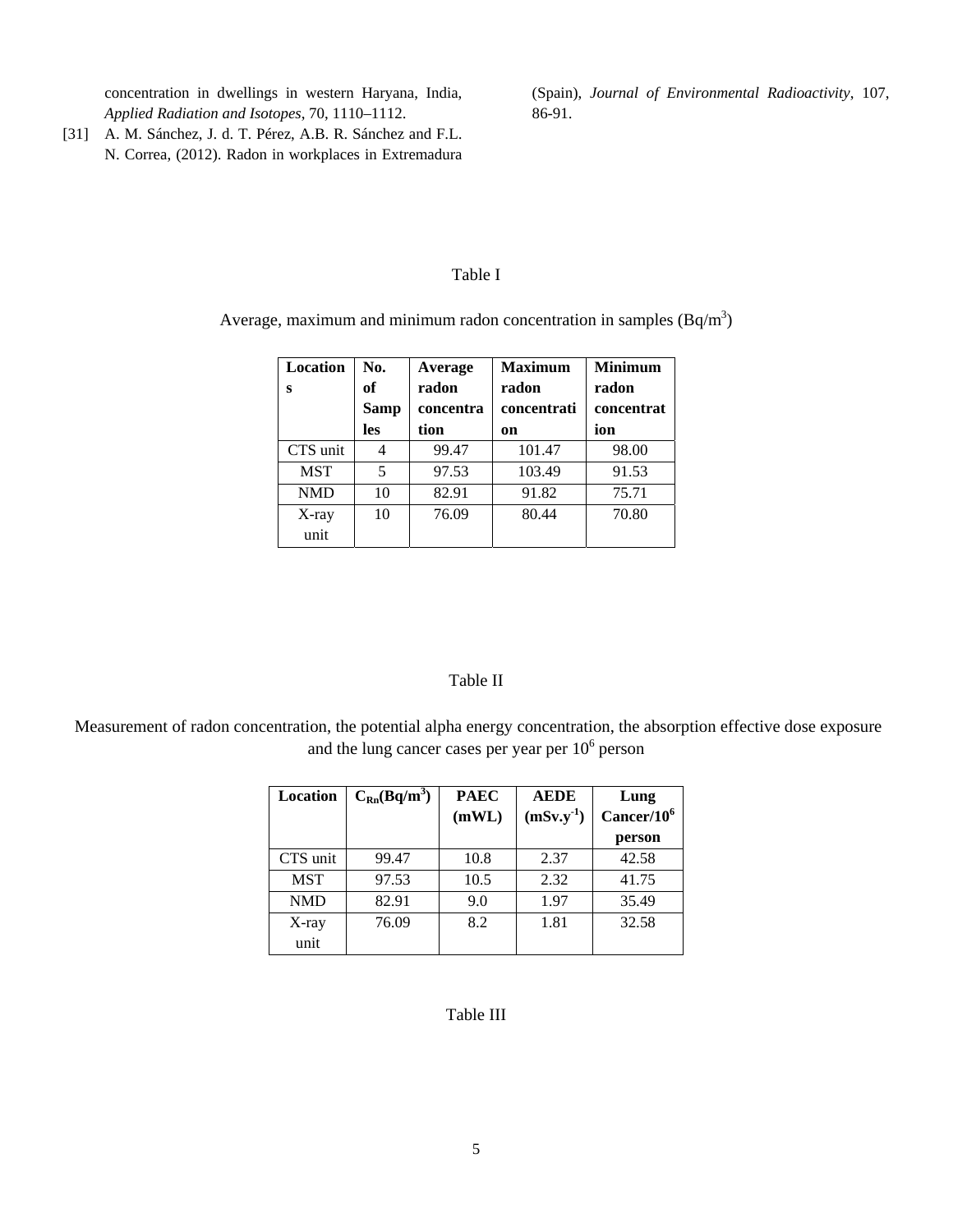| <b>Country</b> |                          | $C_{Rn}$<br>$(Bq/m^3)$ | <b>PAEC</b><br>(mWL) | <b>AEDE</b><br>(mSv/y) | Ref.                   |
|----------------|--------------------------|------------------------|----------------------|------------------------|------------------------|
| Iraq           |                          | 103.98                 | 17.2                 | 2.47                   | Battawy and<br>Hussein |
|                |                          | 13.53-<br>51.18        |                      |                        | Al-Gaimet al.          |
| Jordan         |                          | 33.28                  | --                   | --                     | AL-Kofahiet al.        |
|                |                          | 29.3 to<br>99.7        | --                   |                        | Abumuradet al.         |
| Hong Kong      |                          | $48 + 32$              | $5.2 \pm 5.1$        | $\sim$                 | Yu et al.              |
| <b>Brazil</b>  |                          | $5 - 20$               | --                   |                        | Magalhaeset al.        |
| Italy          |                          | $5 - 15$               | $-$                  | 0.12                   | Magalhaeset al.        |
| Japan          |                          | 6.1                    | --                   | 0.45                   | Oikawa et al.          |
| India          | TajMahal                 | 213                    |                      | $1.3 - 4.4$            | Kumar et al.           |
|                | Punjab                   | 84.93 -<br>128.53      | --                   | $1.45 - 2.19$          | Badhanet al.           |
|                | Garhwal<br>and<br>Kumaun | $11 - 191$             |                      |                        | Ramola                 |
|                | western<br>Haryana       | $76 -$<br>115.46       | --                   |                        | Kansalet al.           |
| Spain          |                          | above 400              | --                   | --                     | Sánchez, et al.        |
| Canada         |                          | 41.9                   | --                   |                        | Chen et al.            |
| Iraq           |                          | 89                     | 9.625                | 2.117                  | Present study          |

A comparison of radon concentration in air  $(Bq/m<sup>3</sup>)$  for some countries